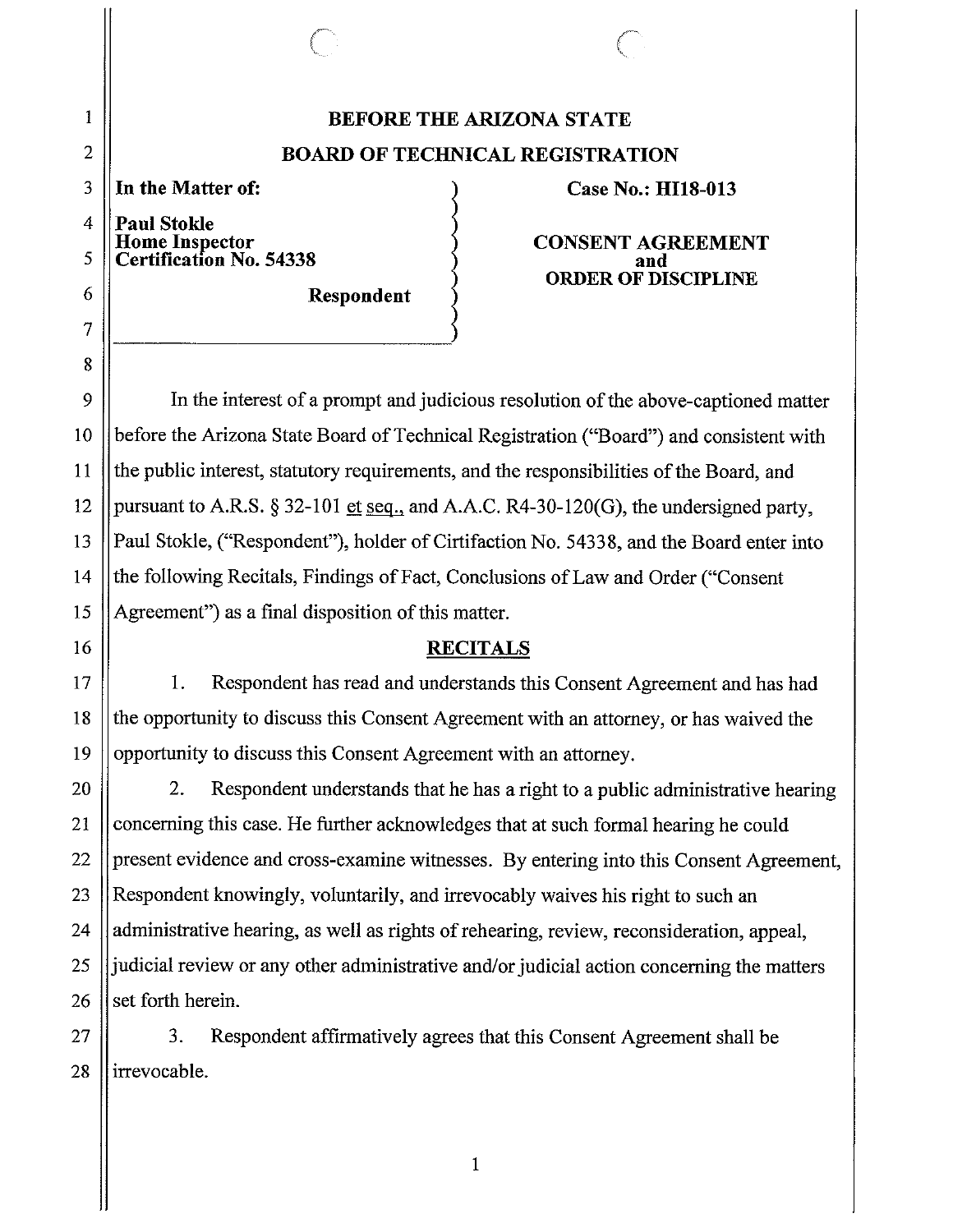4. Respondent understands that this Consent Agreement or any part of the agreement may be considered in any future disciplinary action by the Board against him.

5. The Consent Agreement, any record prepared in this matter, all investigative materials prepared or received by the Board and all related exhibits and materials, are public records (as defined in A.R.S. § [41-158.18](https://41-158.18)) upon acceptance by the Board of this Consent Agreement and may be retained in the Board's files pertaining to this matter.

6. Respondent understands this Consent Agreement deals with Board case number Hil8-013, involving allegations that Respondent engaged in conduct that would subject him to discipline under the Board's statutes and rules. The investigation into these allegations against Respondent shall be concluded upon the Board's adoption of this Consent Agreement.

7. Respondent understands that this Consent Agreement does not constitute a dismissal or resolution of any other matters currently pending before the Board, if any, and does not constitute any waiver, express or implied, of the Board's statutory authority or jurisdiction regarding any other pending or future investigation, action or proceeding.

8. Respondent also understands that acceptance of this Consent Agreement does not preclude any other agency, subdivision, or officer of this State from instituting any other civil or criminal proceedings with respect to the conduct that is the subject of this Consent Agreement.

9. Respondent acknowledges and agrees that, upon signing this Consent Agreement and returning this document to the Board's Executive Director, he may not revoke his acceptance of the Consent Agreement or make any modifications to the document regardless of whether the Consent Agreement has been signed on behalf of the Board. Any modification to this original document is ineffective and void unless mutually agreed by the parties in writing.

10. This Consent Agreement is subject to the approval of the Board and is effective only when accepted by the Board and signed on behalf of the Board. If the Board does not accept this Consent Agreement, the Board retains its authority to hold a

1

2

3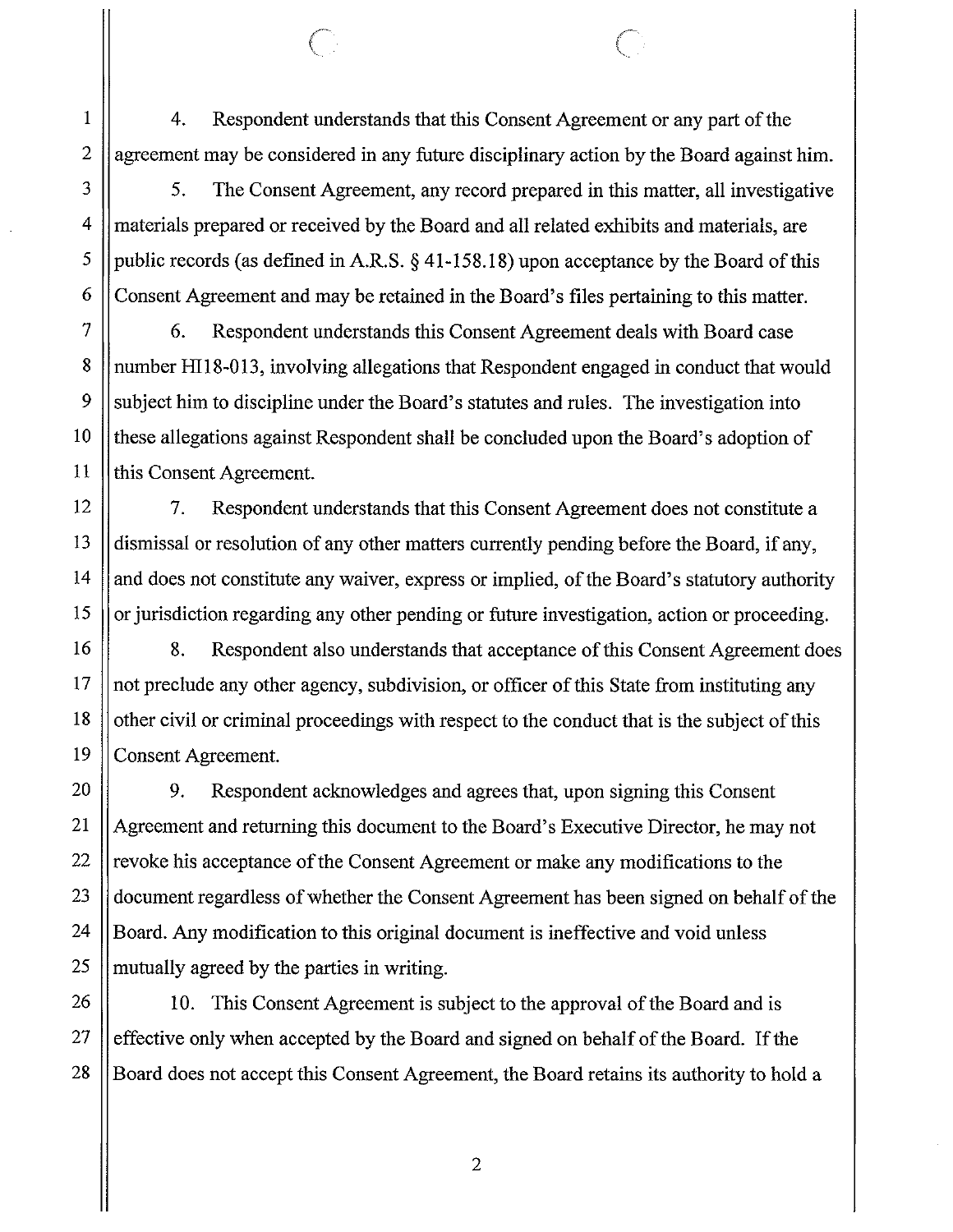formal administrative hearing pursuant to A.R.S. § 32-128(E). In the event that the Board does not approve this Consent Agreement, it is withdrawn and shall be of no evidentiary value and shall not be relied upon nor introduced in any action by any party, except that the parties agree that should the Board reject this Consent Agreement and this case proceeds to hearing, Respondent shall assert no claim that the Board was prejudiced by its review and discussion of this document or any records relating thereto.

11. If a court of competent jurisdiction rules that any part of this Consent Agreement is void or otherwise unenforceable, the remainder of the Consent Agreement shall remain in full force and effect.

12. Respondent understands that any violation of this Consent Agreement may result in disciplinary action, including suspension or revocation of the registration under A.R.S. § 32-150.

13. Respondent agrees that the Board will adopt the following Findings of Fact, Conclusions of Law and Order.

## **FINDINGS OF FACT**

1. The Board is the duly constituted authority for the regulation and control of the practice of Certified Home Inspectors in the State of Arizona.

1

2

3

4

5

6

7

8

9

10

11

12

13

14

15

16

17

18

19

20

21

22

23

24

25

27

28

2. Respondent is the holder of Certified Home Inspector No.54338.

3. On July 19, 2017, the Respondent performed a home inspection for the property located at 430 Skyline Blvd., Clarksdale, Arizona.

4. On September 14, 2017, the Board received a complaint alleging that Respondent failed to report on the condition of the carpet and wall in the master bedroom while conducting a home inspection at 430 Skyline Blvd., in Clarksdale, Arizona, on or about July 19, 2017.

26 5. On January 8, 2018 and January 30, 2018, the Board received assessments, from two members of the Board's Enforcement Advisory Committee ("EAC") who reviewed the case and recommended that and an EAC meeting occur to further review the evidence.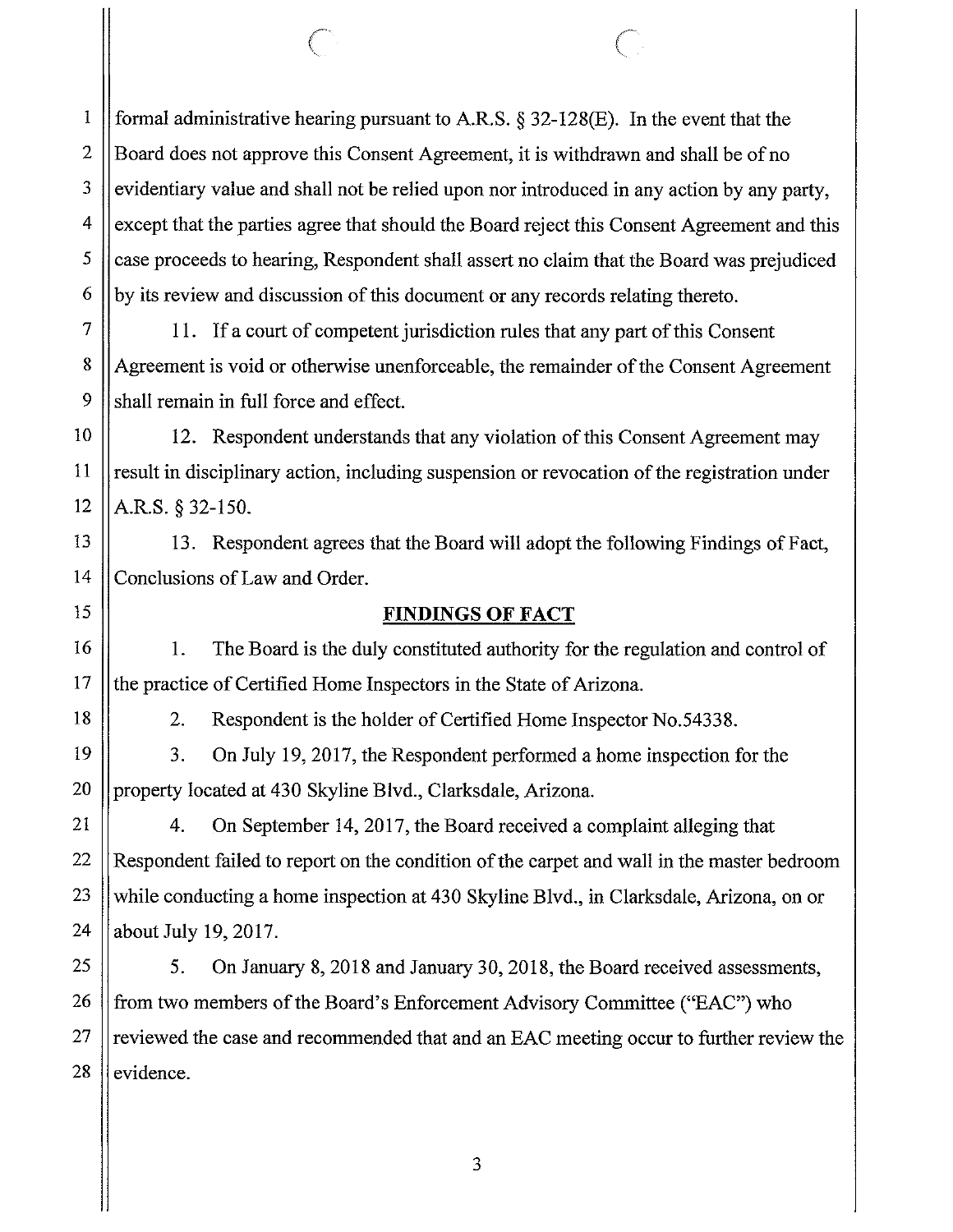2 3 4 5 6 7 8 9 10 11 12 13 14 15 16 17 18 19 20 21 22 23 24 25 26 27 28 the evidence in this case. The Committee addressed the original allegations received with the complaint. Based on the review of the documentation presented by the Alleger, Respondent and Assessors, along with information gathered through interviews, the Committee found that Respondent did not accurately report on the condition of the floors and walls as required in the Standards of Professional Practice for Arizona Home Inspectors ("SOP")  $#11.1$ . The Committee also determined that Respondent's Home Inspection report failed to meet the Standards of Professional Practice for Arizona Home Inspectors in the following areas: A. Respondent did not include his name as the inspector in the agreement as required in SOP # 2.2.A.3 B. Respondent failed to report on the condition of the water piping supports and insulation as required in SOP #7.1.A.1 C. Respondent failed to observe and report on functional drainage as required in SOP# 7.1.B.3 **CONCLUSIONS OF LAW**  1. The Board has jurisdiction in this matter pursuant to A.R.S. § 32-101, et seq. 2. The conduct alleged in the Findings of Fact, constitutes grounds for discipline pursuant to A.R.S.  $\S 32-128(C)(4)$  as it relates to; A.A.C. R4-301.1(A), in that Respondent failed to conduct home inspection in accordance with the Standards of Professional Practice for Arizona Home Inspectors. **ORDER**  Based on the foregoing Findings of Fact and Conclusions of Law, the Board issues the following Order: 1. LETTER OF REPRIMAND. Respondent is hereby issued a Letter of Reprimand. 2. ADMINISTRATIVE PENALTY. Within sixty (60) days from the effective date of this Consent Agreement, Respondent shall pay an administrative penalty 4

6. On February 22, 2017, an Enforcement Advisory Committee met to review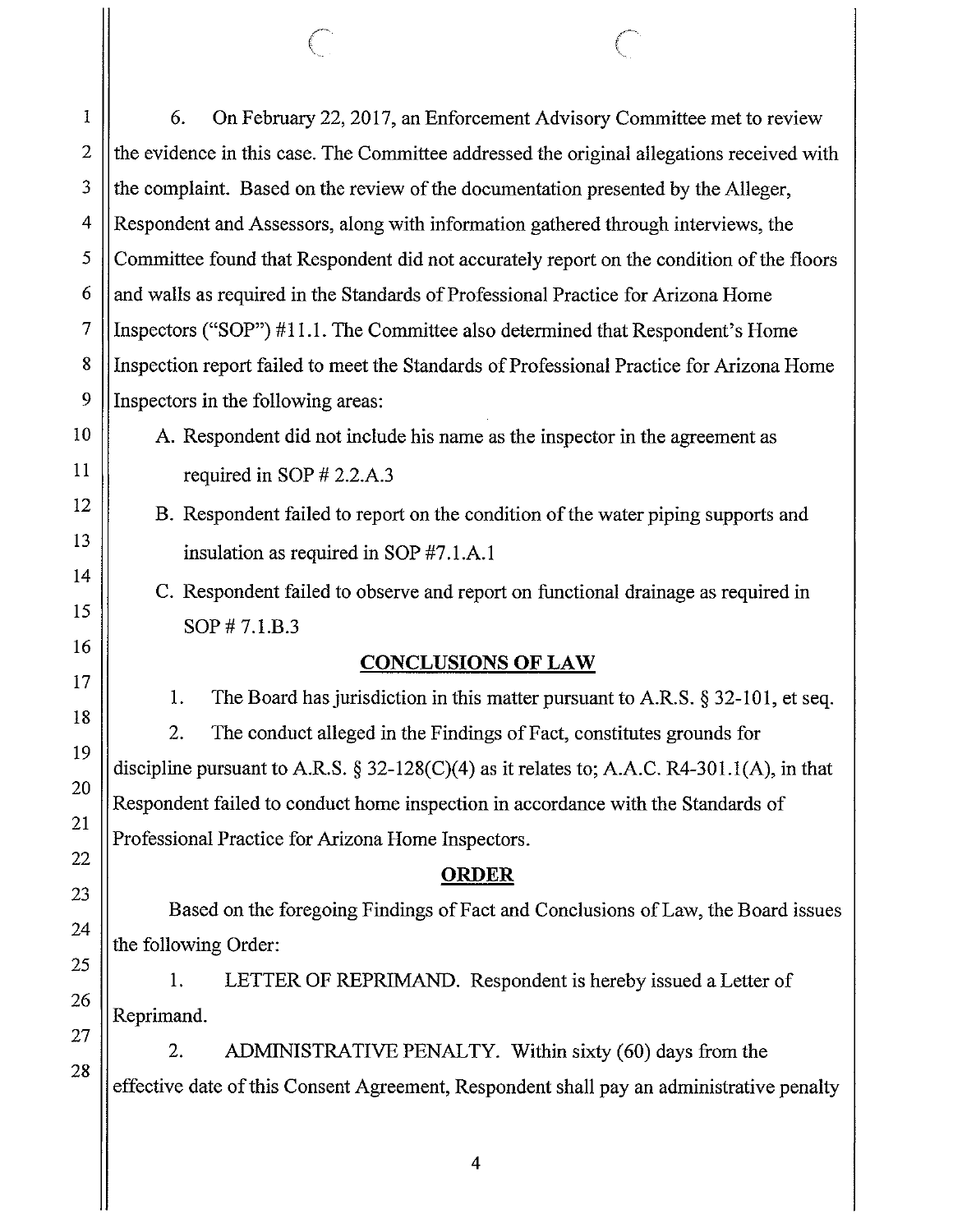of Five Hundred Dollars (\$500.00) by certified check or money order made payable to the State of Arizona Board of Technical Registration.

3. COST OF INVESTIGATION. Within thirty (30) days from the effective date of this Consent Agreement, Respondent shall pay the cost of investigation of this case to the Board in the amount of Four Hundred Thirty-One Dollars (\$431.00) by certified check or money order made payable to the State of Arizona Board of Technical Registration, according to the provisions of A.R.S. § 32-128(H).

4. OBEY ALL LAWS. Respondent shall obey all federal, state and local laws, as well as, all rules governing the practice of Home Inspections, in the State of Arizona. The Board shall consider any violation of this paragraph to be a separate violation of the rules and statues governing the Arizona Board of Technical Registration. The Board may also consider Respondent's non-compliance with this Order as a separate violation of A.R.S. § 32-150.

5. EFFECTIVE DATE. The effective date of this Consent Agreement is the date the Respondent and Board sign the Consent Agreement. If the dates are different, the effective date is the later of the two dates.

6. COSTS OF COMPLIANCE. Respondent shall pay all costs associated with complying with this Consent Agreement.

7. NONCOMPLIANCE. If Respondent violates this Order in any way or fails to fulfill the requirements of this Order, the Board, after giving notice and the opportunity to be heard, may revoke, suspend or take other disciplinary actions against the registration. The issue at such a hearing will be limited solely to whether this Order has been violated.

ACCEPTED and ORDERED this  $ZT^{rH}$  day of  $M_{A\ell C}/I$  , 2018.

2. *Fo*rce<br>ason E. Foose, R.L.S., Vice-Chairman

Arizona State Board of Technical Registration

1

2

3

4

5

6